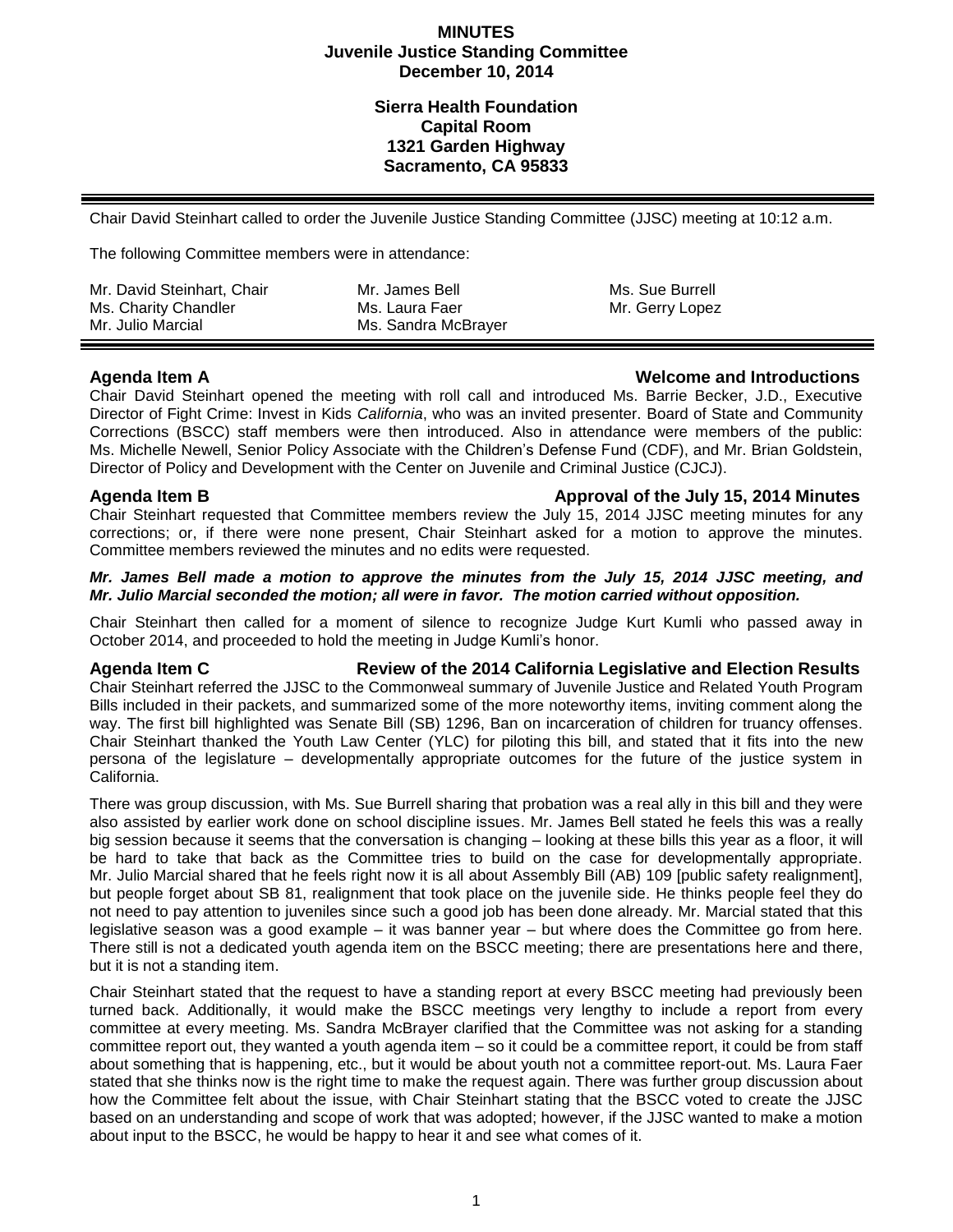Ms. Faer stated that she would like to make a motion that the JJSC make a formal request with a report of some kind (to be decided) that there be a standing agenda item for youth issues on the BSCC. There was group discussion about this motion and the Committee agreed that they were talking about youth who are under the jurisdiction of the BSCC, so the phrase 'juvenile justice' was a closer fit. Ms. Faer then stated the following:

### *"The motion is that we make a joint report to the Board of State and Community Corrections to have a regular agenda item related to juvenile justice youth."*

Mr. Gerry Lopez seconded the aforementioned motion: however, before the Committee moved, Chair Steinhart asked if there was further discussion and opened the floor to brief public comment. Public comment was provided by Ms. Newell, Senior Policy Associate with the CDF, and Mr. Goldstein, Director of Policy and Development with the CJCJ. Ms. Newell stated that she has attended every BSCC meeting for the past year. As someone that cares deeply about issues regarding young people, she feels there are very rarely agenda items that the public feels they can engage on. She stated that a lot of groups are taking notice of the BSCC, and a lot more people are coming to the meetings and are interested, but they do not know how to engage. She would love it if there could be more agenda items focused on juvenile justice, but thinks care is needed so it does not become a "check the box" [item].

Mr. Goldstein stated that he completely concurred with what Ms. Newell stated. He felt the challenge would be if just a standing item was asked for, there could be something like a scope change a county submitted for a juvenile justice facility; that could technically count as a juvenile justice item, so he wanted to make sure that it was something substantial.

There was group discussion about how to ensure the item was substantive, as well as ensuring there was room for issues from any of the committees, subcommittees, working groups, etc. of the BSCC. Committee members also expressed that it would be very important not just to rely on BSCC staff to develop the juvenile justice agenda item, but that there should be outreach to advocates, researchers, and community members. Mr. Marcial asked for clarification on the process of deciding what items would be on the agenda to ensure they were substantive and important. Ms. McBrayer answered that in the proposal that Committee would eventually write, they could actually make recommendations on how to do that; for example, in the body they could recommend that the assigned staff work with the juvenile justice specialist whose job it would be to reach out to the committees for any issues.

Chair Steinhart then stated that there was a motion and a second on the original proposal, and he restated the motion, incorporating Committee input, as follows:

### *"The motion is to approve a report and request to the Board of State and Community Corrections that there be a regular juvenile justice item at every meeting incorporating the input of both juvenile committees."*

Committee members expressed that they did not want to limit the motion to just two committees; it was not that they were (for example) directing the gang committee to do anything, but they were trying to respond to the concern that it could be limited and wanted to ensure that there was a full and robust conversation about juvenile justice issues with the BSCC. After discussion, Chair Steinhart again restated the motion, incorporating further Committee input, as follows:

## *"To submit a request to the Board that there be regular input at the Board meetings on juvenile justice matters"* with Ms. McBrayer adding *"with input from any relevant committee."*

There was further discussion with the motion being restated several times to ensure that "joint report" was included. The final motion, as agreed upon by the Committee, was as follows:

### *"Submit a request via a joint report to the Board that there be a regular agenda item at every Board meeting on juvenile justice matters with input from all relevant committees."*

Chair Steinhart then inquired if he could assume that the motion, having been restated, still stood, with Ms. Faer proposing the motion and Mr. Lopez seconding; the Committee agreed that it did.

*Ms. Laura Faer moved to approve the motion that stated: "Submit a request via a joint report to the Board that there be a regular agenda item at every Board meeting on juvenile justice matters with input from all relevant committees," and Mr. Gerry Lopez seconded the motion; all were in favor. The motion carried without opposition.*

Chair Steinhart then updated the Committee on SB 1038, which he felt was another developmentally appropriate outcome. This bill goes into effect on January 1, 2015, and provides for the automatic sealing of records/dismissal of charges upon completion of probation. Chair Steinhart also reviewed Proposition 47 with the Committee. This proposition reclassifies a set of felonies as misdemeanors providing that the state savings from the reduction in felony imprisonment would be put into a Safe Neighborhoods and Schools Fund, a fund that would then be distributed by three entities in California. The BSCC, as one of those entities, would allocate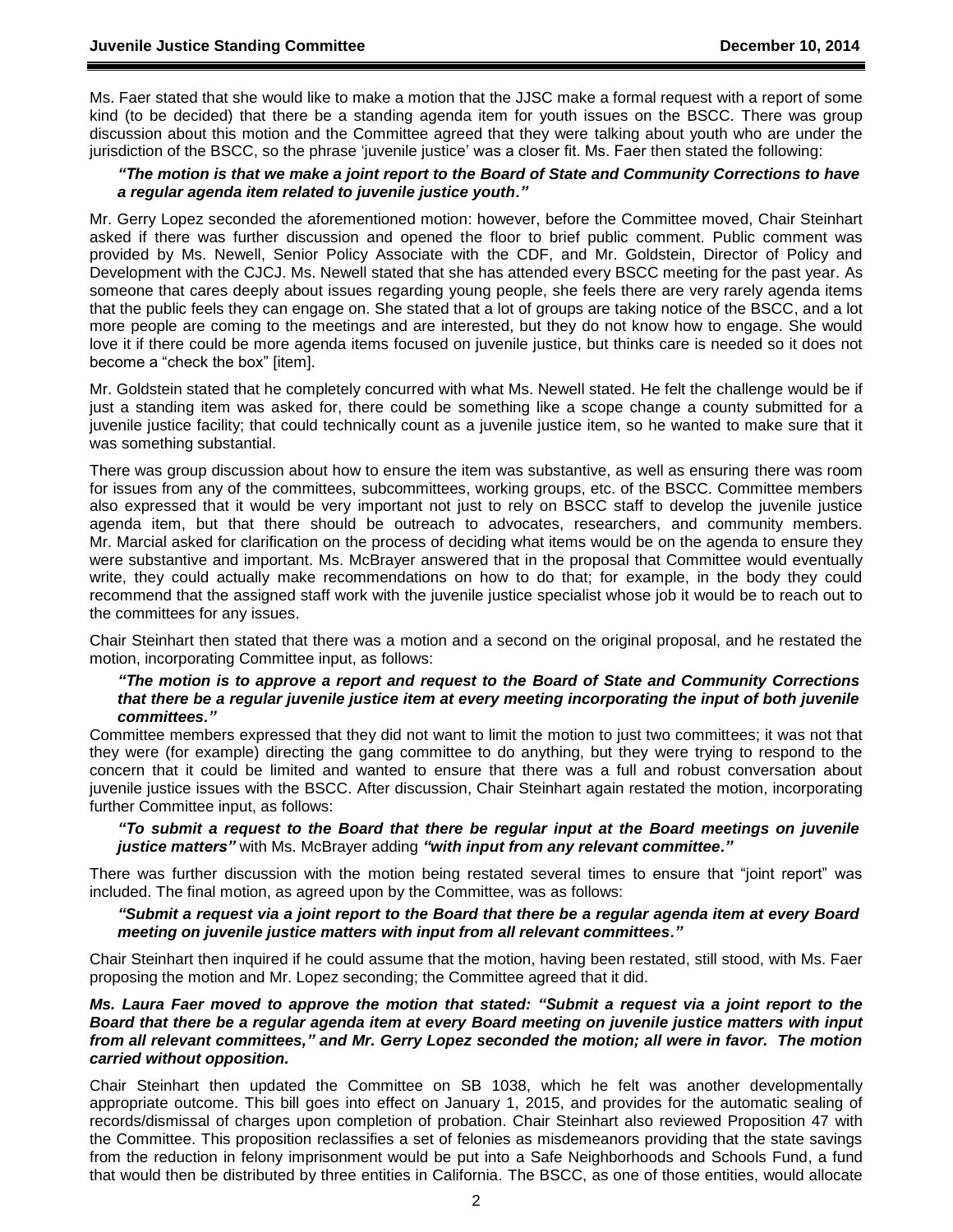65% of those savings. Funds to be allocated will not be identified by Department of Finance until 2016, and most likely will not be distributed until late 2016 for use in 2017.

The JJSC discussed emerging issues with this proposition, including the struggles counties were having trying to identify the juvenile justice impact of Proposition 47 (e.g., whether it affects sentencing, can sentences be modified for juveniles as they are now being modified for adults, etc.). Committee members shared that some counties immediately applied this to juveniles; however, in others it is being applied to juveniles on a county-by-county basis. Mr. Marcial asked what role the JJSC could play in ensuring there is consistency in every county, and Ms. Faer inquired if the JJSC had the authority to send out an advisory. Chair Steinhart stated that any statements from the JJSC would need to go through the Board, but he thought the avenue for impact for the JJSC is to make sure the concerns of this Committee are incorporated into the BSCC plan. Deputy Director Allison Ganter also clarified that the BSCC's role relative to Proposition 47 is only in funding grant programs (e.g., substance abuse, mental health, reducing recidivism, etc.) to public agencies, not in its implementation. Ms. Faer asked for clarification as to the role of the JJSC in this very important discussion. In response, Chair Steinhart stated that the Board created the JJSC with a scope of work statement that outlined the areas they could work on relating to the BSCC mandates. Chair Steinhart also expressed that there was another role to be performed by the JJSC, in which is that the Committee could inform and empower their constituent organizations. He further stated that it was not to say the Committee could not do anything or shape policy because there was plenty on the table for the JJSC to make a difference on, especially on the funding and spending side.

At this point in the discussion, public comment was provided by Mr. Goldstein, Director of Policy and Development with the CJCJ, who stated that he thought the funding piece could actually be a role for the JJSC to provide comment on. Rather than focusing on how the courts are implementing [Proposition 47], which is outside of what the Committee is doing, but focusing on the BSCC itself and how it is going to disburse the funding. He asked if the Committee could not only potentially make a recommendation at the February 2015 [BSCC] meeting, but also have a public recommendation that the [Proposition 47] Executive Steering Committee (ESC) could refer to. That way, when the ESC is formed, it could say that the JJSC within the BSCC has expertise in this area around juvenile justice, which would be something to consider when they are developing their recommendations about the fund.

Chair Steinhart responded that he would be comfortable with a motion that says the JJSC recommends to the Board that as it evaluates the BSCC's role in Proposition 47, it fully evaluate the juvenile justice impact of the measure, including the allocation method and plan for juvenile justice programs. Committee members expressed concerns regarding ensuring adequate juvenile justice participation on the Proposition 47 ESC. Chair Steinhart suggested that the best way to intervene in this process would be for the JJSC to present a recommendation that the juvenile justice impact of Proposition 47 be fully analyzed by BSCC Board and that any ESC that may be established have adequate juvenile justice input into the allocation process. Chair Steinhart restated the motion:

"*The recommendation of this Committee to the Board is that the juvenile justice impact of Proposition 47 be fully analyzed by the staff and the Board of BSCC as it addresses the Proposition 47 impact, and that the analysis include the juvenile justice impact on allocation and that there be adequate juvenile justice representation."*

Ms. McBrayer asked to remove the reference to allocation, and Chair Steinhart restated the recommendation:

*"The recommendation is that the Board in its analysis of Proposition 47 include an analysis of the juvenile justice impact of Proposition 47 and that the analysis be informed by adequate representation of juvenile justice stakeholders. "*

There was group discussion regarding the term "adequate" and suggestions to substitute "robust" or "meaningful" in its place; however, the Committee decided not to add anything further at that time. Chair Steinhart expressed that he thought in the process of discussion at the Board level, this would be fleshed out. The motion was requested to be read back, as follows:

*"Recommend that the Board in its analysis of Proposition 47, include an analysis of the juvenile justice impact of Proposition 47 and have adequate representation of juvenile justice stakeholders"* with Chair Steinhart adding *" in the process of analysis."*

Chair Steinhart announced that there was a motion, and asked who moved; Ms. McBrayer moved and Ms. Faer seconded. Chair Steinhart called for all in favor; however, Ms. Newell of the CDF requested the opportunity to make public comment first.

Public comment was then provided by Ms. Newell, Senior Policy Associate with the CDF, and Mr. Goldstein, Director of Policy and Development with the CJCJ. Ms. Newell stated that the only thing she would say is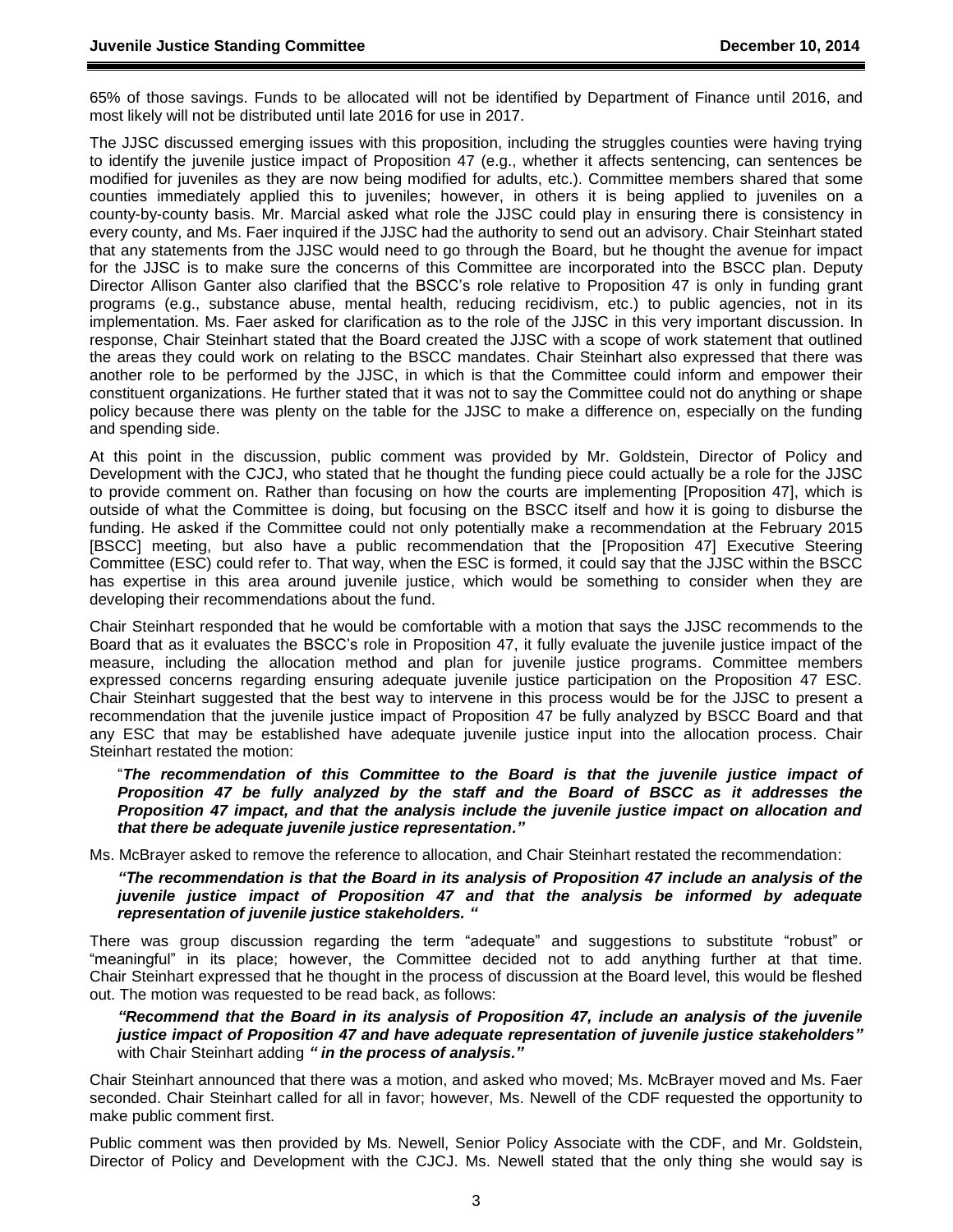obviously as a juvenile justice advocate she fully supports this and thinks that the Committee already knows that there are going to be a lot of groups at the February  $12<sup>th</sup>$  [BSCC] meeting that are very engaged with Proposition 47, but they are also really interested in this piece, the juvenile justice piece. Wherever the Committee thinks there is a role for other organizations, advocates, and the public to play in supporting this agenda item, whether it is a letter campaign, etc., she thinks a lot of people will be there. Mr. Goldstein stated that if Committee members could attend the [BSCC] meeting it would be great; however, if they could not attend, could they think about drafting a letter as public comment to be submitted to the Board as well.

*Ms. Sandra McBrayer moved to approve the motion that stated: "Recommend that the Board in its analysis of Proposition 47, include an analysis of the juvenile justice impact of Proposition 47 and have adequate representation of juvenile justice stakeholders in the process of analysis," and Ms. Laura Faer seconded the motion; all were in favor. The motion carried without opposition.*

Chair Steinhart closed the discussion by stating he would present this motion during the Proposition 47 item expected to be on the [BSCC] agenda, and he would flesh it out with the concerns expressed about ESC membership, should an ESC be formed, and some of the other points expressed by Committee members.

## **Agenda Item D Juvenile Justice Data Working Group Report**

At the July 2014 JJSC meeting, Chair Steinhart reported the Juvenile Justice Data Working Group (JJDWG) had been adopted; this workgroup was formed to address a number of concerns/mandates. There had been discussion previously about who could/should be on the JJDWG; however, the legislation had representative slots defined, although they did give the BSCC the discretion to add other members as it deemed necessary. In the JJSC's meeting packet, the Committee was provided with a handout detailing the composition of the JJDWG. Chair Steinhart stated that the JJDWG met on October 9, 2014, and had a good first meeting. The mandates of the group are:

- 1) Analyze the capacities and limitations of current data systems. The report to the legislature on that analysis is due in January 2016, and must include recommendations on agency and department reporting responsibilities, recommendations on an upgraded data system for California, and recommendations to create a state-based clearinghouse or website for juvenile justice data.
- 2) Develop recommendations for changing the reporting requirements of the Juvenile Justice Crime Prevention Act (JJCPA) and the Youthful Offender Block Grant (YOBG) funding streams. This is due on April 30, 2015, as a report to the BSCC Board.

The JJDWG established a sub-committee to get a head start on the above-mentioned report to the BSCC Board, and will meet on December 17, 2014. Subcommittee members are Chair Steinhart, Chief Jill Silva, Chief Jim Salio, Ms. Sue Burrell, Ms. Denise Herz, and Ms. Dorothy Thrush.

The full JJDWG will meet on January 15, 2015. The first goal at the January 2015 meeting is to identify the scope of research and investigation, the second is to develop reasonable short- and long-term recommendations. Areas they will be investigating include: identifying the gaps and capacities of the current system, looking at the Juvenile Court and Probation Statistical System (JCPSS), and considering other state models (e.g., Colorado, Florida, Georgia, etc.). One thing on the agenda for the January 2015 JJDWG meeting is to have a live Wi-Fi setup in order to view other state's data clearinghouses.

There was group discussion about the state models mentioned and the work they were doing with data gathering, and Mr. Bell stated he felt that Colorado would be a good place to focus on in terms of data. Ms. Faer asked if the JJDWG was looking at education as a potential part of the data system, and stated she would be happy to give her input or connect the JJDWG to resources while they were considering what might be a part of a statewide database on the education front. Chair Steinhart stated that the JJDWG has a set of tasks around identifying statewide/system wide outcome measures for youth beyond recidivism. He acknowledged that recidivism is the number one measure that everyone wants to look at for juvenile justice in terms of planning, policy, and outcome, but given the new developmental framework into which juvenile justice is evolving, it will also be on the agenda of the JJDWG to examine how outcomes in other key areas can be measured, including: education, mental health, employment, and placement stability. He expressed that there are technological challenges not only with possibly expanding the current system to collect those measures, but also in working across system lines, education, etc. – how it will be implemented, and using what data systems and crossover networks remains to be seen.

Chair Steinhart also informed the JJSC that both meetings – the meeting of the JJDWG sub-committee (to discuss the reporting requirements of YOBG and JJCPA) on December 17, 2014, and the meeting of the full JJDWG on January 15, 2015 – will be open meetings.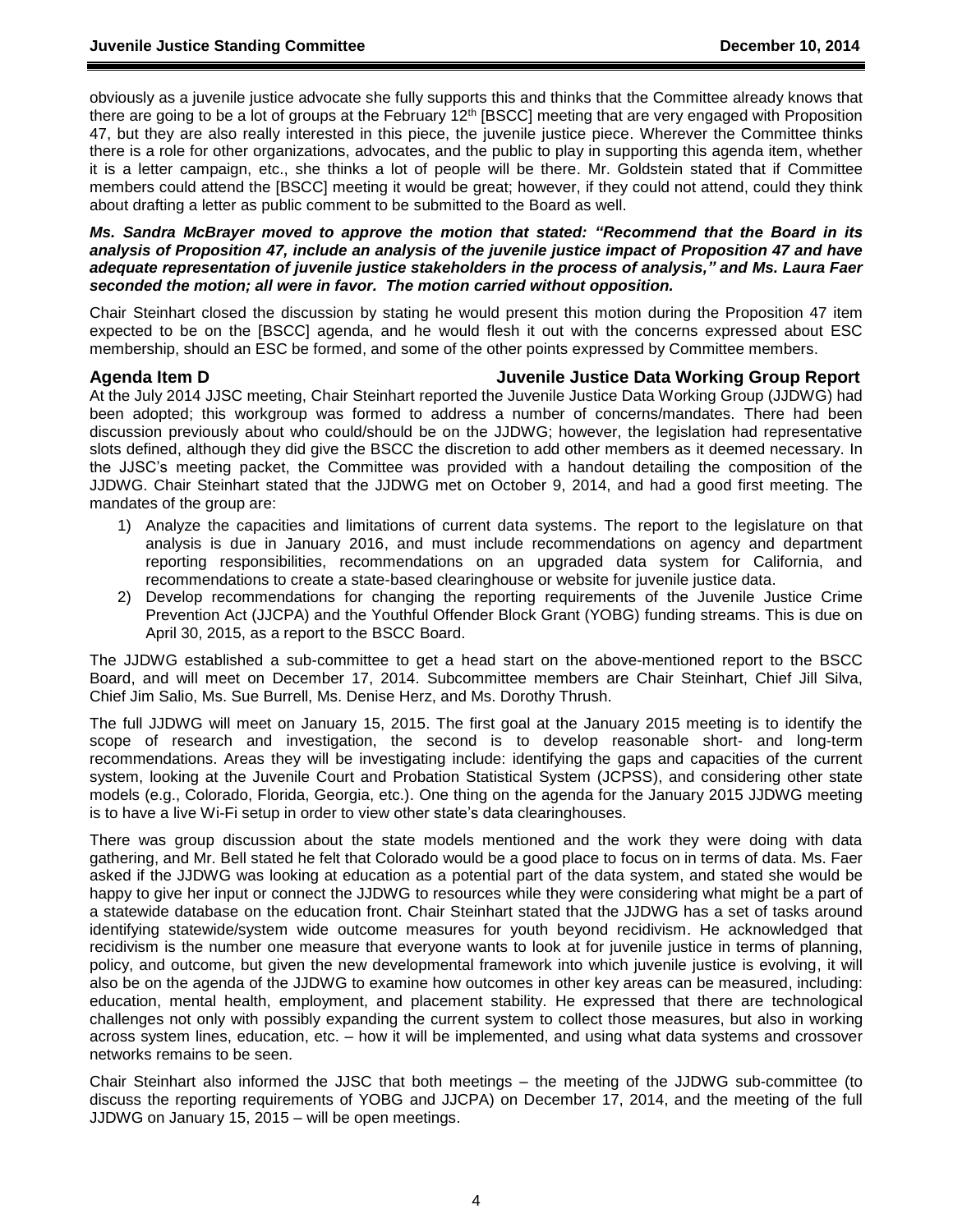## **Agenda Item E Education Working Group Report**

Reconvening after a brief lunch, Ms. Laura Faer summarized legislation that will impact juvenile justice youth, including the following:

- AB 420, which goes into effect on January 1, 2015, ends willful defiance and disruption suspensions for kindergarten through third grade students and also eliminates all expulsions [for willful defiance]; that is 6,000 suspension in the state (for that group) and about 500 plus expulsions a year. This also applies to juvenile court and community schools. This bill is only in effect for three years and then it sunsets.
- AB 2276 does two things. First, although existing law said that youth who had any contact with the juvenile justice system had the right to be immediately enrolled with partial credits, speedy records transfer, and school of origin protection, most counties' juvenile probation departments did not think this applied to youth in the juvenile justice system. AB 2276 clarifies the law and makes it very clear that all the protections that apply to foster youth apply to youth in the juvenile court schools. Second, this bill requires the county office of education and the probation department to implement a joint transition policy. The other part of the bill creates a statewide committee led by the California Department of Education (CDE), with support from the BSCC. The point of this bill is to reaffirm the strong joint responsibility everyone has to make sure youth are enrolled in school. There is local flexibility with the transition policy, so it is very clear that locals can decide the best way for their community.
	- o Chair Steinhart commented that this is an area within the mandated zone of the scope of work for the JJSC, so he would look forward to a continuing discussion at JJSC meetings and progress reports on how this is going. Ms. Faer recommended potentially doing a deeper dive/educating the JJSC on transition issues.
- AB 1806 helps foster youth facing expulsion to ensure their social worker is present at the [individualized education program team] meeting; this bill extends some of those protections to homeless youth, allowing for the homeless youth education liaison to come to the meeting.
- AB 1993 is about bullying prevention training [this bill would require the department to develop an online training module to assist all school staff, school administrators, parents, pupils, and community members in increasing their knowledge of the dynamics of bullying and cyberbullying].
- Local Control Funding Formula (LCFF) is the new funding formula from the state that provides, supplemental and concentration funds for high need groups specifically identified as: 1) foster youth, 2) low-income, and 3) English language learners. Probation youth were initially part of the LCFF as a unique needs group in the original passage of AB 97, but they were taken out with the exception of probation youth in group homes. Ms. Faer expressed she wants all probation youth brought back into the LCFF as a unique needs group, as they have, from the limited data we have, the lowest graduation rates in the state.

## **Agenda Item F Juvenile Justice – Mental Health Reform**

Chair Steinhart opened this presentation by stating this is a subject the JJSC has discussed every time they have met – finding a way to improve the prospects for youth with mental health treatment needs in the California juvenile justice system. Along those lines, in 2014, the Mentally Ill Offender Crime Reduction (MIOCR) program was renewed, with the legislation defining how this money can be spent – half to the juvenile justice system and half to the adult. After a set-aside for administration, this leaves about \$8.55 million dollars to be distributed statewide on juvenile justice projects. A MIOCR ESC has already been selected and met to discuss the framework of how that money is going to be allocated. Chair Steinhart invited Ms. Barrie Becker, who is a member of the MIOCR ESC, to give the JJSC a sense of how that first meeting went, some of the issues they dealt with, and how the spending might be apportioned.

Ms. Becker began by stating that she was interested in hearing all the Committee's questions and ideas, and she passed out two publications from Fight Crime: Invest in Kids *California* (one discussing Proposition 63 with different kinds of programs and one on school-based mental health) that she thought might be helpful to the Committee. Ms. Becker informed the Committee that what the MIOCR ESC was struck with was how important it was not to be really prescriptive about how the funding should be used because it would amount to such a small amount and only a handful of counties would likely be awarded. Chair Steinhart shared that \$18 million is going to support three year grants, with the juvenile justice share being approximately \$9 million spread out over three years – that is about \$3 million per year to address juvenile justice mental health offender needs in 58 counties in California, so there is the necessity of funding only a few counties.

Ms. Becker then stated that given the small amount of funding, the ESC talked about several things, including, again, not being prescriptive and not having a set-aside for small, medium, or large counties. However, considering the size of Los Angeles' population, the ESC did discuss allowing Los Angeles to be eligible for a higher amount – they recommended \$1.5 million – and that \$950,000 would be the top limit that any other county could apply for. Additionally, the ESC discussed allowing counties to combine forces and apply together.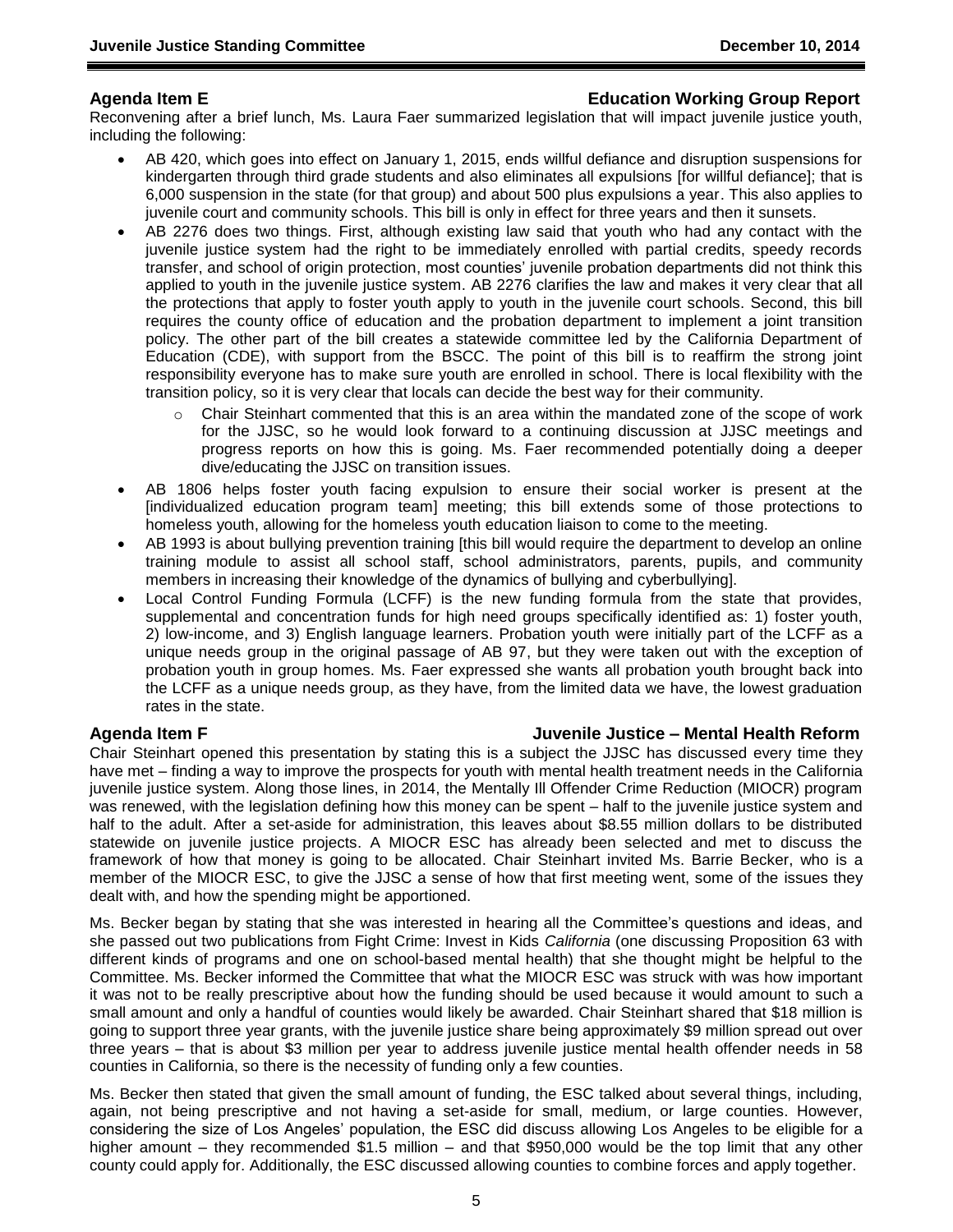There were questions from Committee members about divvying up the MIOCR ESC forces between juvenile and adult, whether the ESC had conversations about having a minimum score for suitability, and before making their decision, did the ESC discuss establishing policies for county size and geographic distribution. In response, Ms. Becker answered that the ESC was going to be split into adult raters and juvenile raters, that the ESC did discuss setting a minimum standard for suitability, and that they did have those policy discussions. However, going back again to the fact that there is so little money to distribute, the ESC determined that they were going to have to use their judgment, but they thought that they should not do a geographical or size set-aside.

Chair Steinhart credited Senator Darrell Steinberg for bringing MIOCR back, and stated that this is a small beginning that he hopes can be built on in some way. Chair Steinhart thanked Ms. Becker for her report and then asked the JJSC for their comments on the state of juvenile justice and mental health and what the Committee should be doing. Comments included the following:

- Mr. Marcial expressed concern that allocations are made without any data; you cannot be effective without understanding the information in front of us.
- o Ms. Faer spoke to a study that found that three of the four children in the juvenile justice system in California have post-traumatic stress disorder. One of the biggest issues she feels is the need for youth to be placed in a residential therapeutic treatment setting instead of being incarcerated. She felt there should be a system, such as the one in Los Angeles, where a multi-disciplinary team looks at all placement options, including residential treatment, for those youth with really severe mental health needs. She would love to see some exploration of this.
- $\circ$  Ms. Burrell expressed the need to focus on the front door to the juvenile justice system because youth are coming in, when probation agrees they do not belong in detention, and they deteriorate, wind up penetrating deeper and deeper into the system, and deteriorate even further.
- o Mr. Bell voiced the need for caution with the whole notion of evidence-based practices in terms of mental health treatment in communities of color, as this may cancel out a lot of programs that seem promising. He thinks in California, especially since there are so many multi-lingual people of color in this state, that this is something to consider – that a county may/will not fund unless the provider is an evidence-based mental health treatment provider. Ms. Becker responded that the MIOCR ESC specifically discussed how expensive it was to get trained and certified [as an evidence-based provider]. Chair Steinhart further clarified that this was a very broad evidence-based standard, not a lock-down standard.
- Ms. McBrayer shared that she was working on a project on this topic where they asked for the top 10 crimes committed by youth in different cities. What was shocking is that in many cities mental health showed up as a crime. Part of what is occurring in many regions seems to be how youths' behavior is interpreted. She hopes, when looking at this, it is not just thorough a probation lens or a mental health lens, but through a young lens and a community lens.

Chair Steinhart invited brief public comment before moving to the next agenda item. Public comment was provided by Ms. Newell, Senior Policy Associate with the CDF, and Mr. Goldstein, Director of Policy and Development with the CJCJ. Ms. Newell stated that she would echo everything stated by the Committee members. Mr. Goldstein asked about the status of MIOCR, where they were in the process, and if it was still possible to influence the rating criteria the BSCC is going to use to judge [the RFPs]. Chair Steinhart confirmed that these are open meetings, and Ms. Becker stated that the MIOCR ESC has held one meeting with another scheduled in February 2015. Mr. Goldstein invited Committee members to let people in their networks know that this process is still ongoing and can be influenced.

Chair Steinhart then called for a time check and a revision of the agenda after consulting with the Committee. Agenda Item G was shortened to an update, to be set for a fuller discussion at another meeting. Ms. McBrayer yielded her time for Agenda Item H, and Agenda Item I was limited to a discussion of the ESC selection process. Following which, Chair Steinhart gave time to Ms. Faer to briefly summarize SB 111 [Agenda Item E].

 SB 111 essentially creates protections for youth to hopefully increase their graduation rates. The primary thing is if there is a School Attendance Review Board (SARB) referral, before the school district decides to refer a youth to a county community school they have to see if there is space available, that there is transportation and geographic accessibility for the family, and they have to make a finding that this is in the educational interest of the youth. The district also has to ensure that the county community school can actually serve the youth's need, for example providing special education or English language learner services. Another part of this bill makes it clear that probation officers cannot refer a youth to a county community school without the consent of the parent, guardian, or education rights holder. For youth involuntarily transferred to a county community school, they have the right to return to their former school or another comprehensive school, essentially the semester after they came into the county community school. There is a time limit because county community schools are supposed to be short-term placements.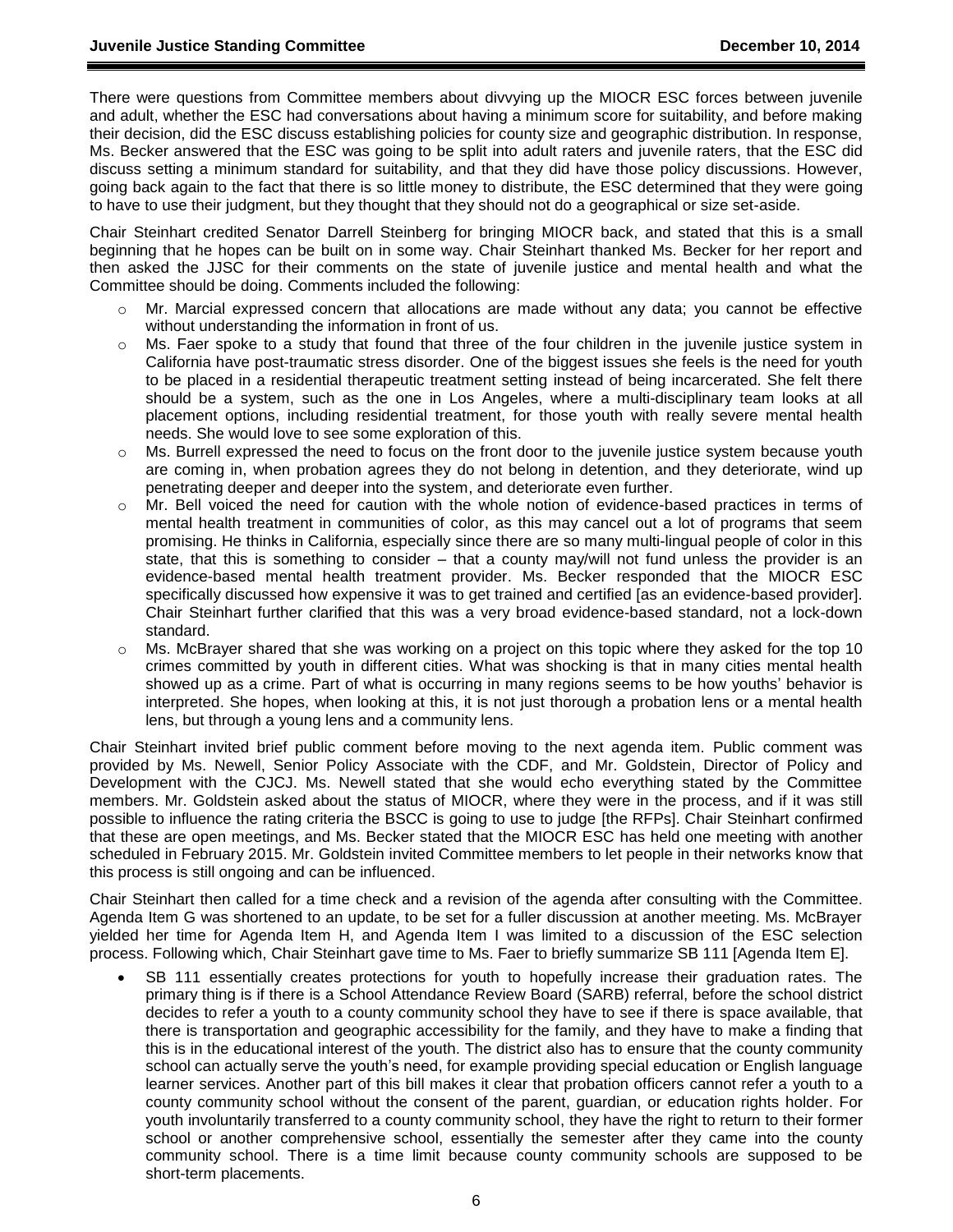Ms. McBrayer asked for clarification, as the amendment states it allows the school district to override the parental objection. Ms. Faer explained that this was related to the SARB practice. It says that a parent can object when there is a SARB referral and the district is going to involuntarily transfer a youth; however, if the district can satisfy their concerns around geographic accessibility and transportation, and if they have looked to see if there are other schools within the district themselves, then ultimately the district gets to make the final decision. Ms. Faer volunteered to send a fact sheet on this bill to the Committee members.

# **Youth Law Center Request for Department of Justice**

**Agenda Item G Investigation of Pepper Spray Use in Detention: Status Report**

Chair Steinhart stated that this is a continuing item that was brought up in some detail at a previous meeting. In the Committee members' packets were the YLC's complaint filed with the Department of Justice (DOJ) regarding a particular California county's use of pepper spray, as well as another county's Juvenile Justice Commission report on the pilot use of pepper spray (a brief issue analysis of how pepper spray was used in the county and its impact). In the interest of time, this agenda item was shortened to an update.

Ms. Sue Burrell presented some of the key points form the YLC complaint, in which the examples given were based on an incident reports received from probation. She stated that she hoped Committee members would read the YLC complaint to the DOJ; and that while today was obviously not the day to figure out what to do, she thought that those practices needed to be tightened up in California. Chair Steinhart asked about the response from the DOJ, and Ms. Burrell stated that she has spoken with the DOJ a few of times.

Ms. McBrayer also shared that there are less than 15 states that allow pepper spray in their juvenile halls and less than that actually allow it to be carried on staff's person, so separate from a county issue she thinks this is actually a state issue of what are we allowing for the treatment of youth. Ms. Burrell further referenced the Council of Juvenile Correctional Administrators study on the use of pepper spray in juvenile facilities. Mr. Lopez stated that he thinks the JJSC needs to have a meaningful discussion on institutional oversight and how to tighten up those gaps.

After further group discussion, Chair Steinhart stated that if the Committee had another discussion, he thinks they should have a probation voice in the room to ensure the discussion is balanced and that the Committee gets to hear what probation has to say. He also stated that he liked the aforementioned Juvenile Justice Commission's approach, as they did not make a decision in a vacuum – they interviewed everybody, got all the stakeholders together, and examined the facts. Due to time, Chair Steinhart then moved to the next agenda item.

## **State Advisory Committee on**

# **Agenda Item H Juvenile Justice and Delinquency Prevention Report**

Chair Steinhart asked Ms. Sandra McBrayer if she had anything to briefly discuss on this agenda item before moving forward. Ms. McBrayer quickly updated the Committee on the formation of the ESC for the Title II Formula Grant, which gives each state 36 purpose areas to choose from ranging from mental health to drugs to gangs. The State Advisory Committee on Juvenile Justice and Delinquency Prevention (SACJJDP) has historically focused on three purpose areas: Reducing Racial and Ethnic Disparity (R.E.D.), alternatives to detention, and evidence-based practices. The Title II Formula Grant ESC should be formed by January 2015, and will be meeting to discuss releasing the new federal dollars; the Request for Proposals (RFP) should be out in spring 2015. Additionally, Ms. McBrayer informed the Committee that the SACJJDP funded fund four counties (San Joaquin, Santa Barbara, Stanislaus, and Mono) for R.E.D., and that the SACJJDP will be releasing the Evidence-Based Practices Training Project. She then yielded the rest of her time.

## **Agenda Item I BSCC/JJSC Development Issues**

Deputy Director Allison Ganter presented a few updates on the ESC selection process proposal; this policy was on the agenda for the last BSCC meeting but was pulled based on public comment and is currently being revised. Ms. Ganter shared that the intent is an open, transparent, and flexible process. The BSCC wants to be responsive to all the stakeholders and interest groups and welcomes that collaboration; they are trying to balance the stakeholders and the expertise that goes into making decisions and funding priorities. Ms. Ganter stated that if the BSCC is having an ESC, according to the current version of the policy there will be an open call for stakeholder input and expertise – this will be factored in to determining who is on the ESC.

Chair Steinhart further shared that another piece of this proposal is that the Board would no longer approve the ESC membership. Under the new plan, the Board will propose the chair or co-chairs of the ESC, and then BSCC staff and the chairs would work together to select ESC members; then that ESC could go to work without being ratified by the Board. The rationale for this is lost time, as it generally takes two months to get an ESC off the ground if there is a wait for the Board to approve ESC membership. The counterargument was that ESCs, who allocate funds and make very important decisions, are selected without public input. The BSCC addressed